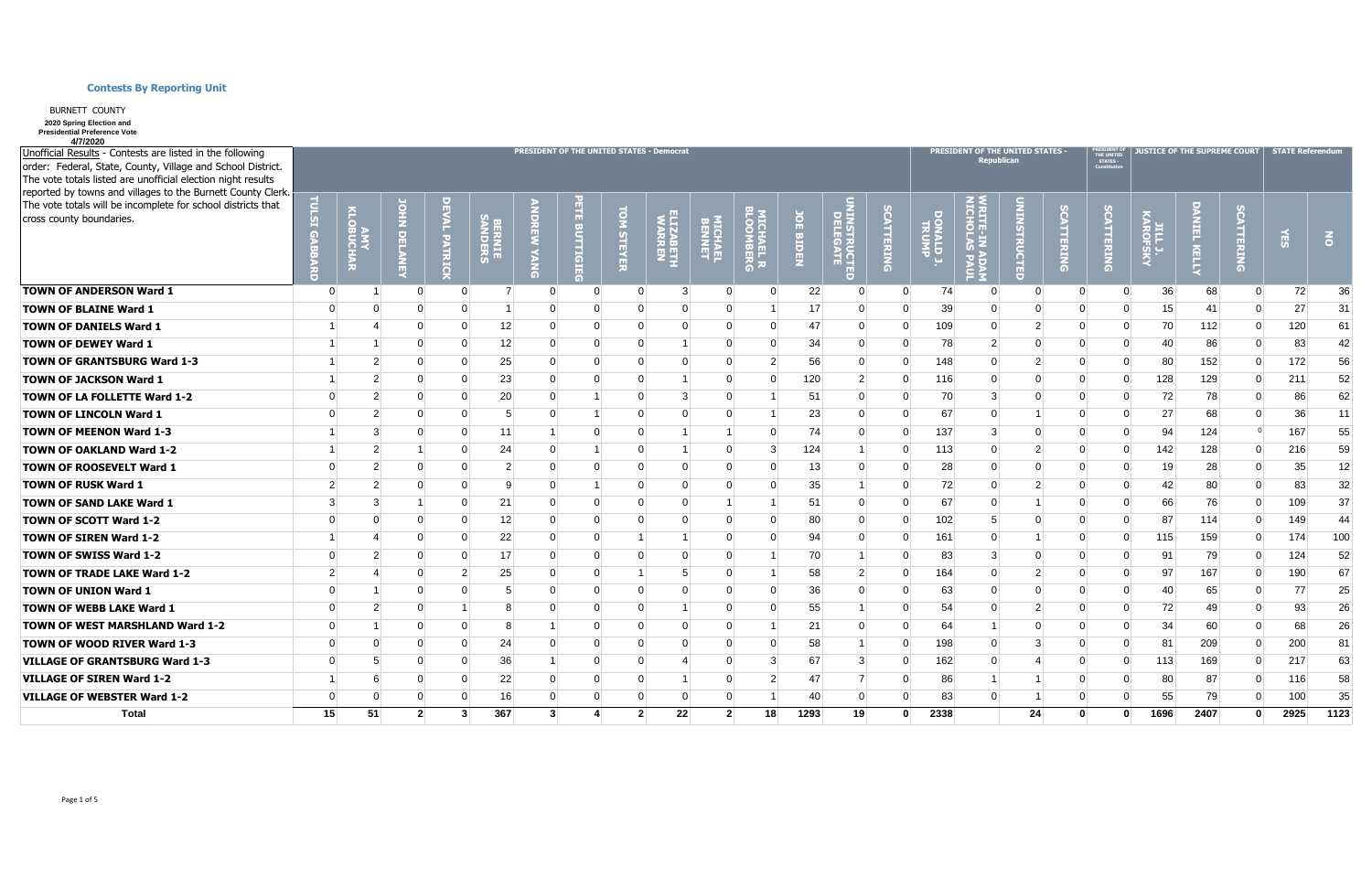| Unofficial Results - Contests are listed in the following<br>order: Federal, State, County, Village and School District.<br>The vote totals listed are unofficial election night results<br>reported by towns and villages to the Burnett County Clerk. |                   | <b>Burnett County</b><br><b>Supervisor District 1</b> |                      | <b>Burnett County</b><br><b>Supervisor District 2</b> |                    | <b>Burnett County</b><br><b>Supervisor District 3</b> |                          | Burnett County Supervisor District   Burnett County |                   | <b>Supervisor District</b> | <b>Burnett</b><br><b>County</b><br>Supervisoı<br><b>District 6</b> |                    | <b>Burnett</b><br><b>County</b><br>Supervisor<br><b>District 7</b> |                      |                   | <b>Burnett</b><br><b>County</b><br>Supervisor<br><b>District 8</b> |                  | <b>Burnett</b><br><b>County</b><br>Supervisor<br><b>District 9</b> | <b>Burnett</b><br><b>County</b><br>Supervisor<br><b>District 10</b> |                       | <b>Burnett</b><br><b>Burnett</b><br><b>County</b><br><b>County</b><br>Supervisoı<br>Supervisor<br><b>District 11</b><br><b>District 12</b> |                    |                   |                                  |                         |
|---------------------------------------------------------------------------------------------------------------------------------------------------------------------------------------------------------------------------------------------------------|-------------------|-------------------------------------------------------|----------------------|-------------------------------------------------------|--------------------|-------------------------------------------------------|--------------------------|-----------------------------------------------------|-------------------|----------------------------|--------------------------------------------------------------------|--------------------|--------------------------------------------------------------------|----------------------|-------------------|--------------------------------------------------------------------|------------------|--------------------------------------------------------------------|---------------------------------------------------------------------|-----------------------|--------------------------------------------------------------------------------------------------------------------------------------------|--------------------|-------------------|----------------------------------|-------------------------|
| The vote totals will be incomplete for school districts that<br>cross county boundaries.                                                                                                                                                                | BRENT<br>BLOMBERG | <b>SCATTERING</b>                                     | <b>JIM PADEN</b>     | <b>SCATTERING</b>                                     | <b>GENE MCLAIN</b> | <b>SCATTERING</b>                                     | <b>JEREMY<br/>JEREMY</b> | <b>AGOON</b><br>$\Omega$                            | <b>SCATTERING</b> | DOROTHY<br>RICHARD         | SCATTERING                                                         | DONALD T.<br>CHELL | <b>SCATTERING</b>                                                  | <b>GENE E. OLSON</b> | <b>SCATTERING</b> | <b>CHUCK AWE</b>                                                   | <b>CATTERING</b> | <b>CHUCK<br/>ANDERSON</b>                                          | <b>SCATTERING</b>                                                   | ED PETERSON           | <b>SCATTERING</b>                                                                                                                          | NORMAN<br>BICKFORD | <b>SCATTERING</b> | <b>CHRISTOPHER<br/>P. SYBERS</b> | <b>CATTERING</b>        |
| <b>TOWN OF ANDERSON Ward 1</b>                                                                                                                                                                                                                          |                   |                                                       |                      |                                                       |                    |                                                       | 58                       | 50                                                  |                   |                            |                                                                    |                    |                                                                    |                      |                   |                                                                    |                  |                                                                    |                                                                     |                       |                                                                                                                                            |                    |                   |                                  |                         |
| <b>TOWN OF BLAINE Ward 1</b>                                                                                                                                                                                                                            |                   |                                                       |                      |                                                       |                    |                                                       |                          |                                                     |                   |                            |                                                                    |                    |                                                                    |                      |                   |                                                                    |                  |                                                                    |                                                                     |                       |                                                                                                                                            |                    |                   |                                  |                         |
| <b>TOWN OF DANIELS Ward 1</b>                                                                                                                                                                                                                           |                   |                                                       |                      |                                                       |                    |                                                       |                          |                                                     |                   |                            |                                                                    |                    |                                                                    |                      |                   | 158                                                                | $\overline{0}$   |                                                                    |                                                                     |                       |                                                                                                                                            |                    |                   |                                  |                         |
| <b>TOWN OF DEWEY Ward 1</b>                                                                                                                                                                                                                             |                   |                                                       |                      |                                                       |                    |                                                       |                          |                                                     |                   |                            |                                                                    |                    |                                                                    |                      |                   |                                                                    |                  |                                                                    |                                                                     |                       |                                                                                                                                            |                    |                   |                                  |                         |
| <b>TOWN OF GRANTSBURG Ward 1-3</b>                                                                                                                                                                                                                      |                   |                                                       | 66                   | $\Omega$                                              | 48                 | $\Omega$                                              | 23                       | 45                                                  | $\Omega$          |                            |                                                                    |                    |                                                                    |                      |                   |                                                                    |                  |                                                                    |                                                                     |                       |                                                                                                                                            |                    |                   |                                  |                         |
| <b>TOWN OF JACKSON Ward 1</b>                                                                                                                                                                                                                           |                   |                                                       |                      |                                                       |                    |                                                       |                          |                                                     |                   |                            |                                                                    |                    |                                                                    |                      |                   |                                                                    |                  |                                                                    |                                                                     |                       |                                                                                                                                            |                    |                   |                                  |                         |
| <b>TOWN OF LA FOLLETTE Ward 1-2</b>                                                                                                                                                                                                                     |                   |                                                       |                      |                                                       |                    |                                                       |                          |                                                     |                   |                            |                                                                    |                    |                                                                    |                      |                   |                                                                    |                  |                                                                    |                                                                     |                       |                                                                                                                                            |                    |                   |                                  |                         |
| <b>TOWN OF LINCOLN Ward 1</b>                                                                                                                                                                                                                           |                   |                                                       |                      |                                                       |                    |                                                       |                          |                                                     |                   |                            |                                                                    |                    |                                                                    | 88                   | $\overline{0}$    |                                                                    |                  |                                                                    |                                                                     |                       |                                                                                                                                            |                    |                   |                                  |                         |
| <b>TOWN OF MEENON Ward 1-3</b>                                                                                                                                                                                                                          |                   |                                                       |                      |                                                       |                    |                                                       |                          |                                                     |                   |                            |                                                                    |                    |                                                                    |                      |                   |                                                                    |                  |                                                                    |                                                                     | 82                    | $\Omega$                                                                                                                                   | 48                 | 0                 | 61                               | $\Omega$                |
| <b>TOWN OF OAKLAND Ward 1-2</b>                                                                                                                                                                                                                         |                   |                                                       |                      |                                                       |                    |                                                       |                          |                                                     |                   |                            |                                                                    |                    |                                                                    |                      |                   |                                                                    |                  | 97                                                                 |                                                                     | $\overline{0}$<br>135 | $\Omega$                                                                                                                                   |                    |                   |                                  |                         |
| <b>TOWN OF ROOSEVELT Ward 1</b>                                                                                                                                                                                                                         |                   |                                                       |                      |                                                       |                    |                                                       |                          |                                                     |                   |                            |                                                                    |                    |                                                                    |                      |                   |                                                                    |                  |                                                                    |                                                                     |                       |                                                                                                                                            |                    |                   |                                  |                         |
| <b>TOWN OF RUSK Ward 1</b>                                                                                                                                                                                                                              |                   |                                                       |                      |                                                       |                    |                                                       |                          |                                                     |                   |                            |                                                                    |                    |                                                                    |                      |                   |                                                                    |                  |                                                                    |                                                                     |                       |                                                                                                                                            |                    |                   |                                  |                         |
| <b>TOWN OF SAND LAKE Ward 1</b>                                                                                                                                                                                                                         |                   |                                                       |                      |                                                       |                    |                                                       |                          |                                                     |                   |                            |                                                                    |                    |                                                                    |                      |                   |                                                                    |                  |                                                                    |                                                                     |                       |                                                                                                                                            |                    |                   |                                  |                         |
| <b>TOWN OF SCOTT Ward 1-2</b>                                                                                                                                                                                                                           |                   |                                                       |                      |                                                       |                    |                                                       |                          |                                                     |                   |                            |                                                                    |                    |                                                                    |                      |                   |                                                                    |                  |                                                                    |                                                                     |                       |                                                                                                                                            |                    |                   |                                  |                         |
| <b>TOWN OF SIREN Ward 1-2</b>                                                                                                                                                                                                                           |                   |                                                       |                      |                                                       |                    |                                                       |                          |                                                     |                   |                            |                                                                    |                    |                                                                    |                      |                   |                                                                    |                  |                                                                    |                                                                     |                       |                                                                                                                                            |                    |                   |                                  |                         |
| <b>TOWN OF SWISS Ward 1-2</b>                                                                                                                                                                                                                           |                   |                                                       |                      |                                                       |                    |                                                       |                          |                                                     |                   |                            |                                                                    |                    |                                                                    |                      |                   |                                                                    |                  |                                                                    |                                                                     |                       |                                                                                                                                            |                    |                   |                                  |                         |
| <b>TOWN OF TRADE LAKE Ward 1-2</b>                                                                                                                                                                                                                      |                   |                                                       |                      |                                                       |                    |                                                       | 8                        | 14                                                  | $\Omega$          | 198                        | $\Omega$                                                           |                    |                                                                    |                      |                   |                                                                    |                  |                                                                    |                                                                     |                       |                                                                                                                                            |                    |                   |                                  |                         |
| <b>TOWN OF UNION Ward 1</b>                                                                                                                                                                                                                             |                   |                                                       |                      |                                                       |                    |                                                       |                          |                                                     |                   |                            |                                                                    |                    |                                                                    |                      |                   |                                                                    |                  | 95                                                                 | $\overline{0}$                                                      |                       |                                                                                                                                            |                    |                   |                                  |                         |
| <b>TOWN OF WEBB LAKE Ward 1</b>                                                                                                                                                                                                                         |                   |                                                       |                      |                                                       |                    |                                                       |                          |                                                     |                   |                            |                                                                    |                    |                                                                    |                      |                   |                                                                    |                  |                                                                    |                                                                     |                       |                                                                                                                                            |                    |                   |                                  |                         |
| <b>TOWN OF WEST MARSHLAND Ward 1-2</b>                                                                                                                                                                                                                  |                   |                                                       |                      |                                                       | 12                 | $\overline{0}$                                        |                          |                                                     |                   |                            |                                                                    |                    |                                                                    | 63                   | $\overline{0}$    |                                                                    |                  |                                                                    |                                                                     |                       |                                                                                                                                            |                    |                   |                                  |                         |
| <b>TOWN OF WOOD RIVER Ward 1-3</b>                                                                                                                                                                                                                      |                   |                                                       |                      |                                                       |                    |                                                       |                          |                                                     |                   |                            |                                                                    | 207                | $\overline{0}$                                                     | 20                   | 0                 | 27                                                                 | $\overline{0}$   |                                                                    |                                                                     |                       |                                                                                                                                            |                    |                   |                                  |                         |
| <b>VILLAGE OF GRANTSBURG Ward 1-3</b>                                                                                                                                                                                                                   | 138               |                                                       | $\overline{0}$<br>53 | $\Omega$                                              | 30 <sup>°</sup>    | $\mathbf 0$                                           |                          |                                                     |                   |                            |                                                                    |                    |                                                                    |                      |                   |                                                                    |                  |                                                                    |                                                                     |                       |                                                                                                                                            |                    |                   |                                  |                         |
| <b>VILLAGE OF SIREN Ward 1-2</b>                                                                                                                                                                                                                        |                   |                                                       |                      |                                                       |                    |                                                       |                          |                                                     |                   |                            |                                                                    |                    |                                                                    |                      |                   |                                                                    |                  |                                                                    |                                                                     |                       |                                                                                                                                            |                    |                   |                                  |                         |
| <b>VILLAGE OF WEBSTER Ward 1-2</b>                                                                                                                                                                                                                      |                   |                                                       |                      |                                                       |                    |                                                       |                          |                                                     |                   |                            |                                                                    |                    |                                                                    |                      |                   |                                                                    |                  |                                                                    |                                                                     |                       |                                                                                                                                            | 75                 | $\overline{0}$    | 53                               | $\overline{1}$          |
| <b>Total</b>                                                                                                                                                                                                                                            | 138               |                                                       | 119<br>$\mathbf{0}$  | $\mathbf{0}$                                          | 90 <sub>1</sub>    | $\mathbf{0}$                                          | 89                       | 109                                                 | $\mathbf{0}$      | 198                        |                                                                    | $0 \quad 207$      |                                                                    | $0$ 171              |                   | $0$ 185                                                            |                  | $0$ 192                                                            |                                                                     | $0$ 217               |                                                                                                                                            | $0$ 123            |                   | $0$ 114                          | $\overline{\mathbf{1}}$ |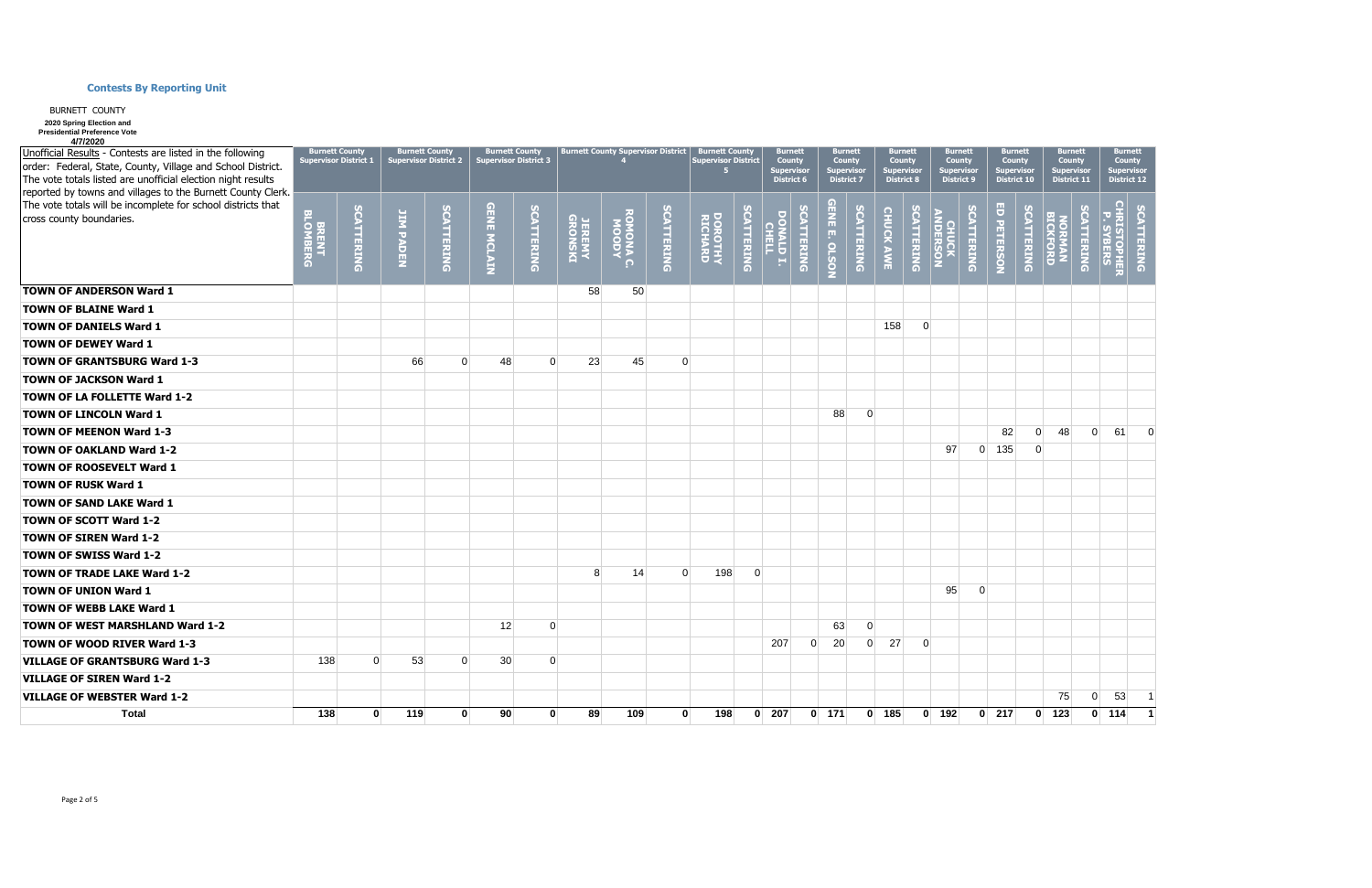| Unofficial Results - Contests are listed in the following<br>order: Federal, State, County, Village and School District.<br>The vote totals listed are unofficial election night results<br>reported by towns and villages to the Burnett County Clerk. |                     | <b>Burnett</b><br><b>County</b><br>Supervisor<br><b>District 13</b> | <b>Burnett</b><br><b>County</b><br><b>Supervisor</b><br><b>District 14</b> |             | <b>Burnett</b><br><b>County</b><br><b>Supervisor</b><br><b>District 15</b> |              | <b>Burnett</b><br><b>County</b><br><b>Supervisor</b><br><b>District 16</b> |                   | <b>Burnett</b><br><b>County</b><br><b>Supervisor</b><br><b>District 17</b> |                              |            | <b>Burnett</b><br><b>County</b><br>Supervisor<br><b>District 18</b> |              | <b>Burnett</b><br><b>County</b><br><b>Supervisor</b><br><b>District 19</b> |                            | <b>Burnett</b><br><b>County</b><br><b>Supervisor</b><br><b>District 20</b> | <b>Burnett</b><br><b>County</b><br><b>Supervisor</b><br><b>District 21</b> |            |  |
|---------------------------------------------------------------------------------------------------------------------------------------------------------------------------------------------------------------------------------------------------------|---------------------|---------------------------------------------------------------------|----------------------------------------------------------------------------|-------------|----------------------------------------------------------------------------|--------------|----------------------------------------------------------------------------|-------------------|----------------------------------------------------------------------------|------------------------------|------------|---------------------------------------------------------------------|--------------|----------------------------------------------------------------------------|----------------------------|----------------------------------------------------------------------------|----------------------------------------------------------------------------|------------|--|
| The vote totals will be incomplete for school districts that<br>cross county boundaries.                                                                                                                                                                | <b>BERT E. LUND</b> | SCATTERING                                                          | <b>EMMETT BYRNE</b>                                                        | SCATTERING  | <b>AMES PEARSON</b>                                                        | SCATTERING   | <b>CARY<br/>CARY</b>                                                       | <b>SCATTERING</b> | NOSNHOL<br><b>DUANE</b>                                                    | $\Omega$<br><b>CATTERING</b> | DON TAYLOR | <b>SCATTERING</b>                                                   | CRAIG CONROY | SCATTERING                                                                 | <b>GERALD G.</b><br>PARDUN | SCATTERING                                                                 | <b>STEVE AUSTIN</b>                                                        | SCATTERING |  |
| <b>TOWN OF ANDERSON Ward 1</b>                                                                                                                                                                                                                          |                     |                                                                     |                                                                            |             |                                                                            |              |                                                                            |                   |                                                                            |                              |            |                                                                     |              |                                                                            |                            |                                                                            |                                                                            |            |  |
| <b>TOWN OF BLAINE Ward 1</b>                                                                                                                                                                                                                            |                     |                                                                     |                                                                            |             |                                                                            |              |                                                                            |                   |                                                                            |                              |            |                                                                     |              |                                                                            |                            |                                                                            | 45                                                                         | 0          |  |
| <b>TOWN OF DANIELS Ward 1</b>                                                                                                                                                                                                                           |                     |                                                                     |                                                                            |             |                                                                            |              |                                                                            |                   |                                                                            |                              |            |                                                                     |              |                                                                            |                            |                                                                            |                                                                            |            |  |
| <b>TOWN OF DEWEY Ward 1</b>                                                                                                                                                                                                                             |                     |                                                                     |                                                                            |             |                                                                            |              |                                                                            |                   | 104                                                                        | $\Omega$                     |            |                                                                     |              |                                                                            |                            |                                                                            |                                                                            |            |  |
| <b>TOWN OF GRANTSBURG Ward 1-3</b>                                                                                                                                                                                                                      |                     |                                                                     |                                                                            |             |                                                                            |              |                                                                            |                   |                                                                            |                              |            |                                                                     |              |                                                                            |                            |                                                                            |                                                                            |            |  |
| <b>TOWN OF JACKSON Ward 1</b>                                                                                                                                                                                                                           |                     |                                                                     |                                                                            |             |                                                                            |              |                                                                            |                   |                                                                            |                              |            |                                                                     | 235          | $\Omega$                                                                   |                            |                                                                            |                                                                            |            |  |
| <b>TOWN OF LA FOLLETTE Ward 1-2</b>                                                                                                                                                                                                                     | 92                  | $\Omega$                                                            |                                                                            |             |                                                                            |              |                                                                            |                   |                                                                            |                              | 32         | 0                                                                   |              |                                                                            |                            |                                                                            |                                                                            |            |  |
| <b>TOWN OF LINCOLN Ward 1</b>                                                                                                                                                                                                                           |                     |                                                                     |                                                                            |             |                                                                            |              |                                                                            |                   |                                                                            |                              |            |                                                                     |              |                                                                            |                            |                                                                            |                                                                            |            |  |
| <b>TOWN OF MEENON Ward 1-3</b>                                                                                                                                                                                                                          |                     |                                                                     |                                                                            |             |                                                                            |              |                                                                            |                   |                                                                            |                              |            |                                                                     |              |                                                                            |                            |                                                                            |                                                                            |            |  |
| <b>TOWN OF OAKLAND Ward 1-2</b>                                                                                                                                                                                                                         |                     |                                                                     |                                                                            |             |                                                                            |              |                                                                            |                   |                                                                            |                              |            |                                                                     |              |                                                                            |                            |                                                                            |                                                                            |            |  |
| <b>TOWN OF ROOSEVELT Ward 1</b>                                                                                                                                                                                                                         |                     |                                                                     |                                                                            |             |                                                                            |              |                                                                            |                   | 46                                                                         | $\mathbf 0$                  |            |                                                                     |              |                                                                            |                            |                                                                            |                                                                            |            |  |
| <b>TOWN OF RUSK Ward 1</b>                                                                                                                                                                                                                              |                     |                                                                     |                                                                            |             |                                                                            |              | 105                                                                        | $\Omega$          |                                                                            |                              |            |                                                                     |              |                                                                            |                            |                                                                            |                                                                            |            |  |
| <b>TOWN OF SAND LAKE Ward 1</b>                                                                                                                                                                                                                         |                     |                                                                     |                                                                            |             |                                                                            |              |                                                                            |                   |                                                                            |                              | 133        | $\Omega$                                                            |              |                                                                            |                            |                                                                            |                                                                            |            |  |
| <b>TOWN OF SCOTT Ward 1-2</b>                                                                                                                                                                                                                           |                     |                                                                     |                                                                            |             |                                                                            |              | 99                                                                         | $\mathbf 0$       |                                                                            |                              |            |                                                                     |              |                                                                            |                            |                                                                            | 63                                                                         | 0          |  |
| <b>TOWN OF SIREN Ward 1-2</b>                                                                                                                                                                                                                           | 65                  | $\Omega$                                                            |                                                                            |             | 162                                                                        | $\Omega$     |                                                                            |                   |                                                                            |                              |            |                                                                     |              |                                                                            |                            |                                                                            |                                                                            |            |  |
| <b>TOWN OF SWISS Ward 1-2</b>                                                                                                                                                                                                                           |                     |                                                                     |                                                                            |             |                                                                            |              |                                                                            |                   |                                                                            |                              |            |                                                                     |              |                                                                            | 109                        | 0                                                                          | 35                                                                         | 0          |  |
| <b>TOWN OF TRADE LAKE Ward 1-2</b>                                                                                                                                                                                                                      |                     |                                                                     |                                                                            |             |                                                                            |              |                                                                            |                   |                                                                            |                              |            |                                                                     |              |                                                                            |                            |                                                                            |                                                                            |            |  |
| <b>TOWN OF UNION Ward 1</b>                                                                                                                                                                                                                             |                     |                                                                     |                                                                            |             |                                                                            |              |                                                                            |                   |                                                                            |                              |            |                                                                     |              |                                                                            |                            |                                                                            |                                                                            |            |  |
| <b>TOWN OF WEBB LAKE Ward 1</b>                                                                                                                                                                                                                         |                     |                                                                     |                                                                            |             |                                                                            |              |                                                                            |                   |                                                                            |                              |            |                                                                     |              |                                                                            |                            |                                                                            | 91                                                                         | 0          |  |
| <b>TOWN OF WEST MARSHLAND Ward 1-2</b>                                                                                                                                                                                                                  |                     |                                                                     |                                                                            |             |                                                                            |              |                                                                            |                   |                                                                            |                              |            |                                                                     |              |                                                                            |                            |                                                                            |                                                                            |            |  |
| <b>TOWN OF WOOD RIVER Ward 1-3</b>                                                                                                                                                                                                                      |                     |                                                                     |                                                                            |             |                                                                            |              |                                                                            |                   |                                                                            |                              |            |                                                                     |              |                                                                            |                            |                                                                            |                                                                            |            |  |
| <b>VILLAGE OF GRANTSBURG Ward 1-3</b>                                                                                                                                                                                                                   |                     |                                                                     |                                                                            |             |                                                                            |              |                                                                            |                   |                                                                            |                              |            |                                                                     |              |                                                                            |                            |                                                                            |                                                                            |            |  |
| <b>VILLAGE OF SIREN Ward 1-2</b>                                                                                                                                                                                                                        |                     |                                                                     | 121                                                                        | $\mathbf 0$ | 35                                                                         | $\Omega$     |                                                                            |                   |                                                                            |                              |            |                                                                     |              |                                                                            |                            |                                                                            |                                                                            |            |  |
| <b>VILLAGE OF WEBSTER Ward 1-2</b>                                                                                                                                                                                                                      |                     |                                                                     |                                                                            |             |                                                                            |              |                                                                            |                   |                                                                            |                              |            |                                                                     |              |                                                                            |                            |                                                                            |                                                                            |            |  |
| Total                                                                                                                                                                                                                                                   | 157                 | $\mathbf{0}$                                                        | 121                                                                        | $\bf{0}$    | 197                                                                        | $\mathbf{0}$ | 204                                                                        | $\bf{0}$          | 150                                                                        | $\mathbf{0}$                 | 165        | $\mathbf{0}$                                                        | 235          | $\bf{0}$                                                                   | 109                        | $\mathbf{0}$                                                               | 234                                                                        | $\bf{0}$   |  |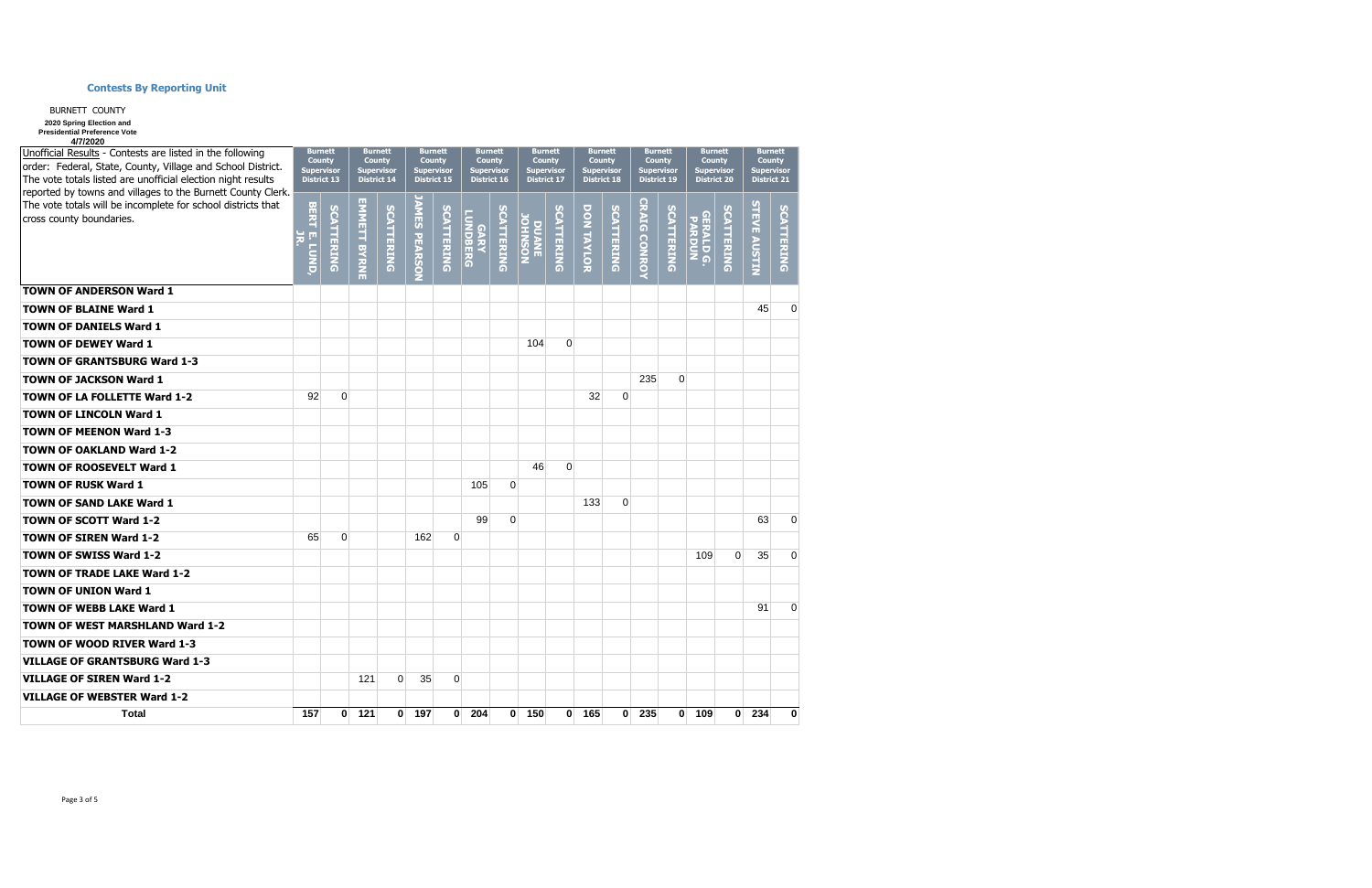| Unofficial Results - Contests are listed in the following<br>order: Federal, State, County, Village and School District.<br>The vote totals listed are unofficial election night results<br>reported by towns and villages to the Burnett County Clerk. |                                          | <b>Grantsburg Village Trustee - 3 seats</b> |                  |                         |              |                    | <b>Siren Village Trustee</b> |               |            |              | <b>Webster Village Trustee - 3</b><br>seats | <b>Webster</b><br><b>Municipal</b><br><b>Judge</b> |            |                    |                   |
|---------------------------------------------------------------------------------------------------------------------------------------------------------------------------------------------------------------------------------------------------------|------------------------------------------|---------------------------------------------|------------------|-------------------------|--------------|--------------------|------------------------------|---------------|------------|--------------|---------------------------------------------|----------------------------------------------------|------------|--------------------|-------------------|
| The vote totals will be incomplete for school districts that<br>cross county boundaries.                                                                                                                                                                | GREGORY<br><b>PEER</b><br>$\overline{a}$ | <b>MUEHLBERG</b><br><b>CAYLIN</b>           | <b>LEO JANKE</b> | VRITE IN KAYLA<br>WOODY | SCATTERING   | <b>RUDY MOTHES</b> | <b>JAMES<br/>PEARSON</b>     | DAVID G. DOTY | SCATTERING | GREG WIDIKER | <b>BILL SUMMER</b>                          | <b>GUSTAFSON</b><br>KELSEY                         | SCATTERING | <b>BRIAN SEARS</b> | <b>SCATTERING</b> |
| <b>TOWN OF ANDERSON Ward 1</b>                                                                                                                                                                                                                          |                                          |                                             |                  |                         |              |                    |                              |               |            |              |                                             |                                                    |            |                    |                   |
| <b>TOWN OF BLAINE Ward 1</b>                                                                                                                                                                                                                            |                                          |                                             |                  |                         |              |                    |                              |               |            |              |                                             |                                                    |            |                    |                   |
| <b>TOWN OF DANIELS Ward 1</b>                                                                                                                                                                                                                           |                                          |                                             |                  |                         |              |                    |                              |               |            |              |                                             |                                                    |            |                    |                   |
| <b>TOWN OF DEWEY Ward 1</b>                                                                                                                                                                                                                             |                                          |                                             |                  |                         |              |                    |                              |               |            |              |                                             |                                                    |            |                    |                   |
| <b>TOWN OF GRANTSBURG Ward 1-3</b>                                                                                                                                                                                                                      |                                          |                                             |                  |                         |              |                    |                              |               |            |              |                                             |                                                    |            |                    |                   |
| <b>TOWN OF JACKSON Ward 1</b>                                                                                                                                                                                                                           |                                          |                                             |                  |                         |              |                    |                              |               |            |              |                                             |                                                    |            |                    |                   |
| TOWN OF LA FOLLETTE Ward 1-2                                                                                                                                                                                                                            |                                          |                                             |                  |                         |              |                    |                              |               |            |              |                                             |                                                    |            |                    |                   |
| <b>TOWN OF LINCOLN Ward 1</b>                                                                                                                                                                                                                           |                                          |                                             |                  |                         |              |                    |                              |               |            |              |                                             |                                                    |            |                    |                   |
| <b>TOWN OF MEENON Ward 1-3</b>                                                                                                                                                                                                                          |                                          |                                             |                  |                         |              |                    |                              |               |            |              |                                             |                                                    |            |                    |                   |
| <b>TOWN OF OAKLAND Ward 1-2</b>                                                                                                                                                                                                                         |                                          |                                             |                  |                         |              |                    |                              |               |            |              |                                             |                                                    |            |                    |                   |
| <b>TOWN OF ROOSEVELT Ward 1</b>                                                                                                                                                                                                                         |                                          |                                             |                  |                         |              |                    |                              |               |            |              |                                             |                                                    |            |                    |                   |
| <b>TOWN OF RUSK Ward 1</b>                                                                                                                                                                                                                              |                                          |                                             |                  |                         |              |                    |                              |               |            |              |                                             |                                                    |            |                    |                   |
| <b>TOWN OF SAND LAKE Ward 1</b>                                                                                                                                                                                                                         |                                          |                                             |                  |                         |              |                    |                              |               |            |              |                                             |                                                    |            |                    |                   |
| <b>TOWN OF SCOTT Ward 1-2</b>                                                                                                                                                                                                                           |                                          |                                             |                  |                         |              |                    |                              |               |            |              |                                             |                                                    |            |                    |                   |
| <b>TOWN OF SIREN Ward 1-2</b>                                                                                                                                                                                                                           |                                          |                                             |                  |                         |              |                    |                              |               |            |              |                                             |                                                    |            |                    |                   |
| <b>TOWN OF SWISS Ward 1-2</b>                                                                                                                                                                                                                           |                                          |                                             |                  |                         |              |                    |                              |               |            |              |                                             |                                                    |            |                    |                   |
| <b>TOWN OF TRADE LAKE Ward 1-2</b>                                                                                                                                                                                                                      |                                          |                                             |                  |                         |              |                    |                              |               |            |              |                                             |                                                    |            |                    |                   |
| <b>TOWN OF UNION Ward 1</b>                                                                                                                                                                                                                             |                                          |                                             |                  |                         |              |                    |                              |               |            |              |                                             |                                                    |            |                    |                   |
| <b>TOWN OF WEBB LAKE Ward 1</b>                                                                                                                                                                                                                         |                                          |                                             |                  |                         |              |                    |                              |               |            |              |                                             |                                                    |            |                    |                   |
| <b>TOWN OF WEST MARSHLAND Ward 1-2</b>                                                                                                                                                                                                                  |                                          |                                             |                  |                         |              |                    |                              |               |            |              |                                             |                                                    |            |                    |                   |
| <b>TOWN OF WOOD RIVER Ward 1-3</b>                                                                                                                                                                                                                      |                                          |                                             |                  |                         |              |                    |                              |               |            |              |                                             |                                                    |            |                    |                   |
| <b>VILLAGE OF GRANTSBURG Ward 1-3</b>                                                                                                                                                                                                                   | 219                                      | 202                                         | 140              | 102                     | $\Omega$     |                    |                              |               |            |              |                                             |                                                    |            |                    |                   |
| <b>VILLAGE OF SIREN Ward 1-2</b>                                                                                                                                                                                                                        |                                          |                                             |                  |                         |              | 133                | 123                          | 121           | $\Omega$   |              |                                             |                                                    |            |                    |                   |
| <b>VILLAGE OF WEBSTER Ward 1-2</b>                                                                                                                                                                                                                      |                                          |                                             |                  |                         |              |                    |                              |               |            | 112          | 108                                         | 108                                                | 0          | 131                | 0                 |
| <b>Total</b>                                                                                                                                                                                                                                            | 219                                      | 202                                         | 140              | 102                     | $\mathbf{0}$ | 133                | 123                          | 121           | $\bf{0}$   | 112          | 108                                         | 108                                                | 0          | 131                | $\mathbf 0$       |